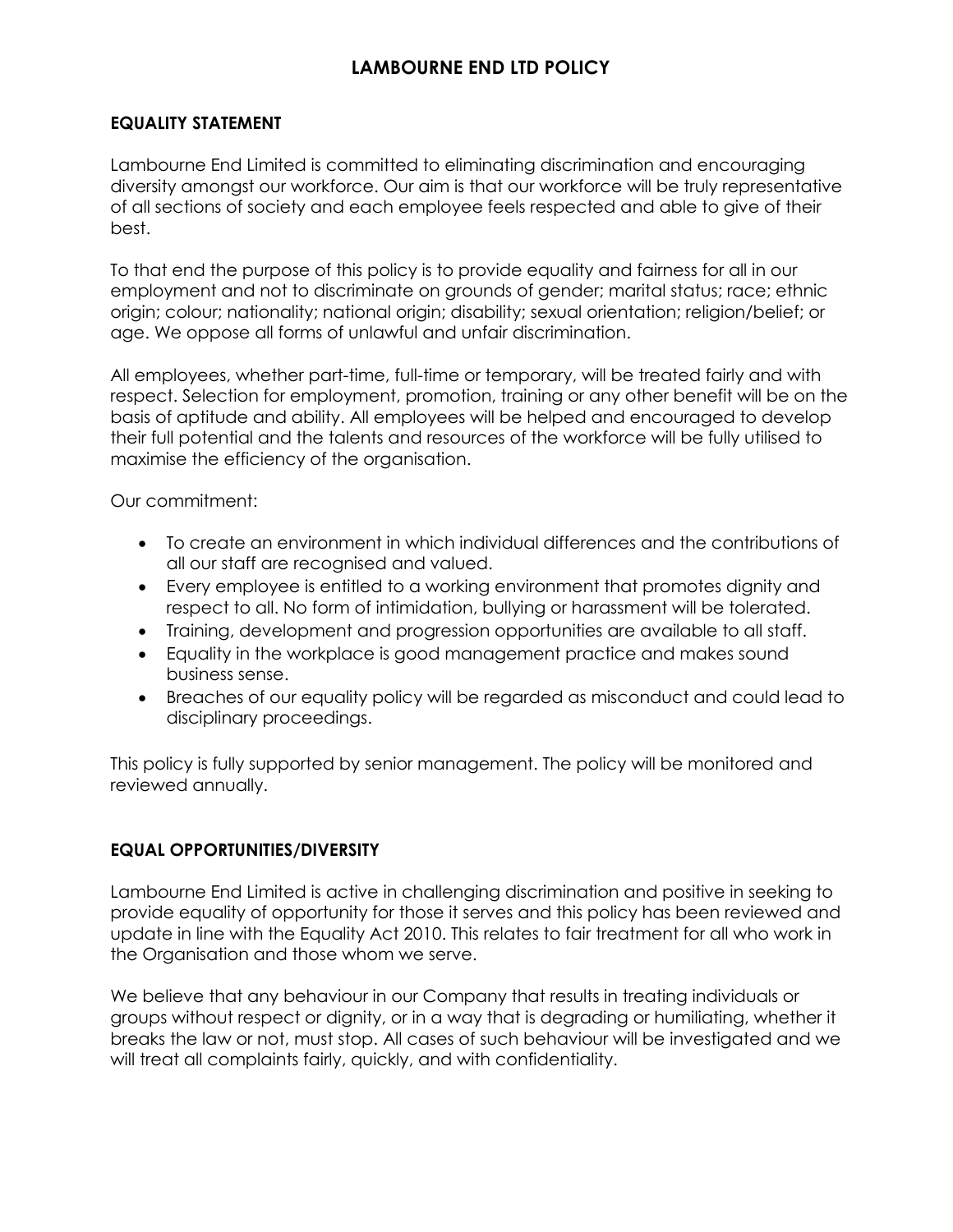You have the right to be given equal opportunity in all aspects of employment and should be treated fairly with dignity and respect in all matters and not subjected to discrimination or harassment on the grounds of gender, race, colour, ethnic origin, nationality, sexual orientation, gender reassignment, age, part time working, fixed term working, marital status, disability, trade union activity, religious and political belief and we expect you to behave in such a manner towards your colleagues.

The aim of this policy is to:

- Encourage employees to take an active role against any form of harassment or discriminatory behaviour
- Deter employees from participating in any form of harassing or discriminatory behaviour
- Demonstrate to all employees that they can rely upon the Company's support in claims of harassment and discrimination at work

Every employee has an obligation to act in accordance with this policy, both in the workplace and at times and places associated with the workplace including work related social gatherings, and you must behave in a way that does not discriminate

towards colleagues, customers or suppliers. This policy applies to all of the Company's working practices in relation to employment and vocational training including recruitment and selection, terms and conditions of employment, salary, promotion, transfer and termination of employment etc. This policy also applies to employees working abroad or who are required to travel abroad as part of their job.

# **PROTECTED CHARACTERISTICS**

Under the Equality Act 2010 the following characteristics are protected from acts of discrimination. They are known as **'protected characteristics'**:

- Age
- Disability
- Gender reassignment
- Marriage and Civil Partnership
- Pregnancy and Maternity
- Race or ethnic origin
- Religion of belief
- Gender
- Sexual orientation

# **DISABILITY**

A disability is a physical or mental impairment that has a substantial and long-term adverse effect on normal, day-to-day activities which would include things like using a telephone, reading a book or using public transport. The Company will provide equal opportunities for disabled people in all areas of employment including recruitment,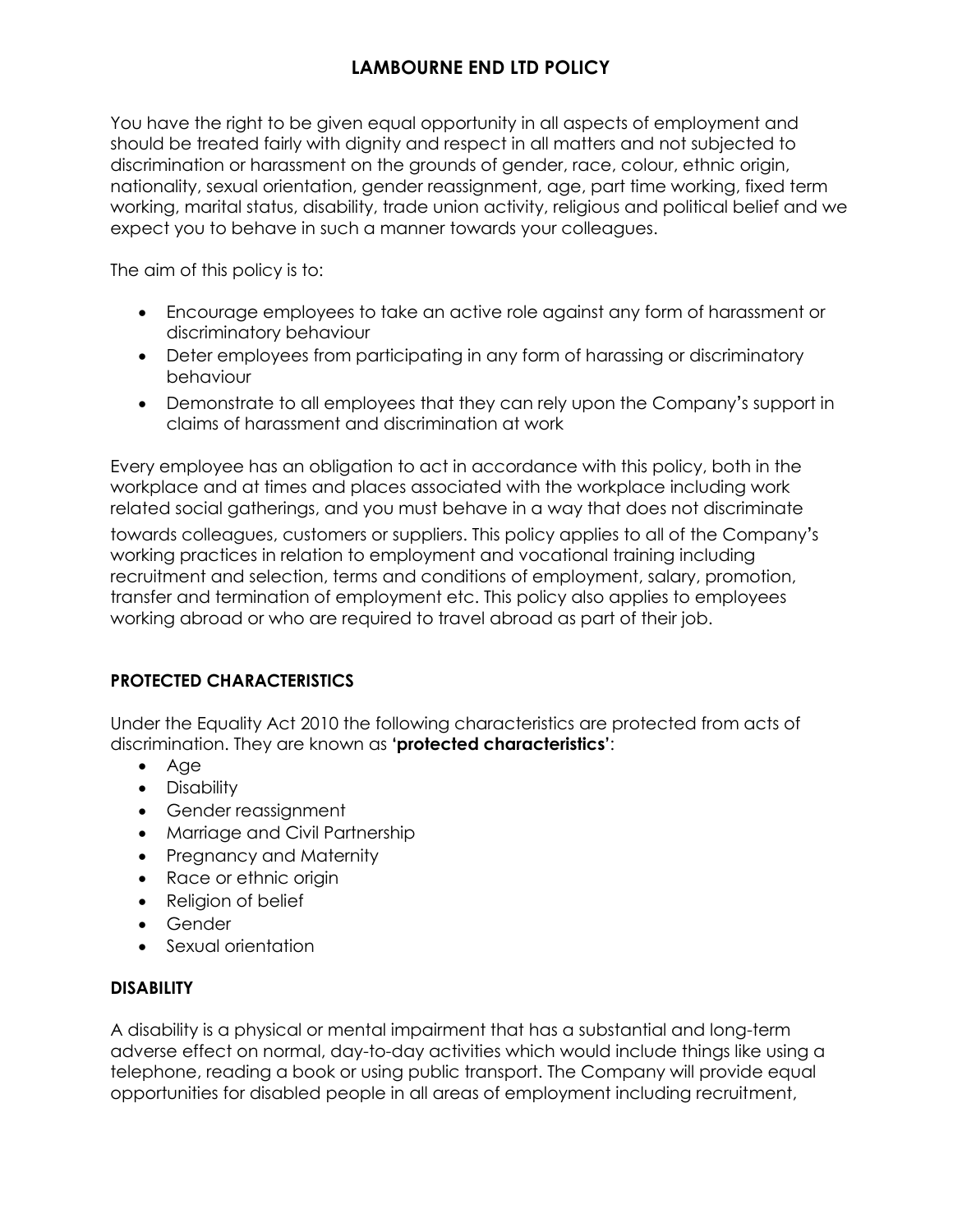training, promotion, transfer, redeployment and in terms and conditions of employment. The Company recognises its duty under the Equality Act 2010to make reasonable adjustments to working arrangements or premises where these discriminate against disabled employees. Employees should ensure the Company is aware of their disabilities to enable the Company to make reasonable adjustments. Reasonable adjustments are

things like altering the working hours, adjusting a person's duties or buying equipment to assist them carry out their work. Disabled persons are protected from direct and indirect discrimination, unless it is a proportionate means of achieving a legitimate aim. The

employee will refrain from asking questions about an employee's health on appointment unless it is a health and safety requirement or to establish reasonable adjustments to enable them to carry out the post.

# **GENDER REASSIGNMENT**

The expression "gender reassignment" applies to either a man or woman who decides to live permanently as the opposite sex regardless of whether or not they decide to undergo any medical procedures.

# **SEXUAL ORIENTATION**

Sexual orientation is defined as:

- Orientation towards persons of the same sex (homosexual)
- Orientation towards persons of the opposite sex (heterosexual)
- Orientation towards persons of the same sex and opposite sex (bisexual)

# **RELIGION OR BELIEF**

Includes any religion, religious belief or similar philosophical belief. It also includes a lack of religion, in other words, employees or jobseekers are protected if they do not follow a certain religion or have no religion at all. Additionally, a religion must have a clear structure and belief system. Belief means any religious or philosophical belief or a lack of such belief.

# **AGE**

An "age group" is defined as "a group of persons defined by reference to age, whether by reference to a particular age or a range of ages". Age discrimination can also occur

in relation to someone's apparent age. Whilst there is no longer a default retirement age, it is not unlawful however, to impose an age restriction if it is a proportionate means of achieving a legitimate aim and can be justified.

The Equality Act 2010 continues to allow employers to have a default retirement age of 65. In addition there are a number of Codes of Practice which although are not legally binding, we support as far as possible, and recognise that Employment Tribunals will refer to when determining the reasonableness of an employers actions. These codes include the Code of Practice on Age Diversity 1999, Code of Practice on the Protection of the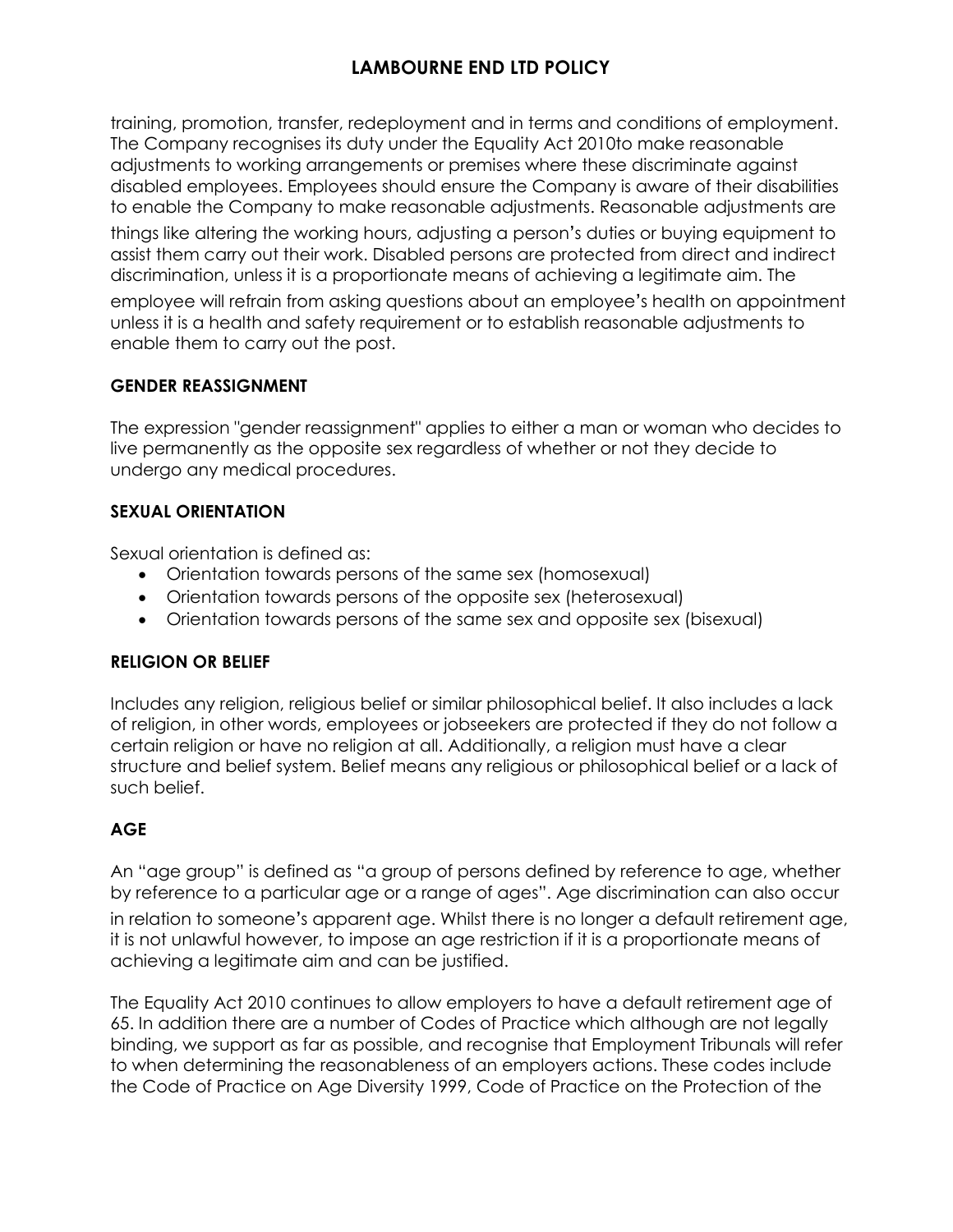Dignity of Women and Men at Work as well as the Codes of Practice supplied by the Commission for Racial Equality (CRE) and the Equal Opportunities Commission. Any breaches of this policy will be considered wholly unacceptable behaviour, and subject to a thorough investigation, could lead to disciplinary action up to and including dismissal, including summary dismissal. The effectiveness of this policy will be monitored.

# **DISCRIMINATION**

### **TYPES OF DISCRIMINATION**

There are many types of discrimination both direct and indirect. The responsibility for avoiding acts of discrimination lies with both you and the Company. All forms of discriminatory behaviour will be treated as a disciplinary offence. The main types of discrimination are as identified below:

#### **Direct Discrimination**

Where a person or group are treated less favourably than another person because of a "Protected Characteristic" they have or are thought to have, or because they associate with someone who has a protected characteristic

#### **Associative Discrimination**

This applies to race, religion or belief, sexual orientation age, disability, gender reassignment and sex. This is direct discrimination against someone because they associate with another person who possesses a protected characteristic.

#### **Perceptive Discrimination**

This applies to age, race, religion or belief, sexual orientation disability, gender reassignment and sex. This is direct discrimination against an individual because others think they possess a particular protected characteristic. It applies even if the person does not actually possess that characteristic.

#### **Indirect Discrimination**

This applies to age, race, religion or belief, sex, sexual orientation, marriage and civil partnership, disability and gender reassignment. Indirect Discrimination can occur when there is a rule, policy or even a practice that applies to everyone but particularly disadvantages people who share a protected characteristic.

#### **Harassment**

This is unwanted conduct related to a relevant protected characteristic, which has the purpose or effect of violating an individual's dignity or creating an intimidating, hostile, degrading, humiliating or offensive environment for that individual. This applies to all protected characteristics except for pregnancy and maternity and marriage and civil partnerships. Employees will now be able to complain of behaviour that they find offensive even it is not directed at them, and the complainant need not possess the relevant characteristic themselves. Employees are also protected from harassment because of perception and association.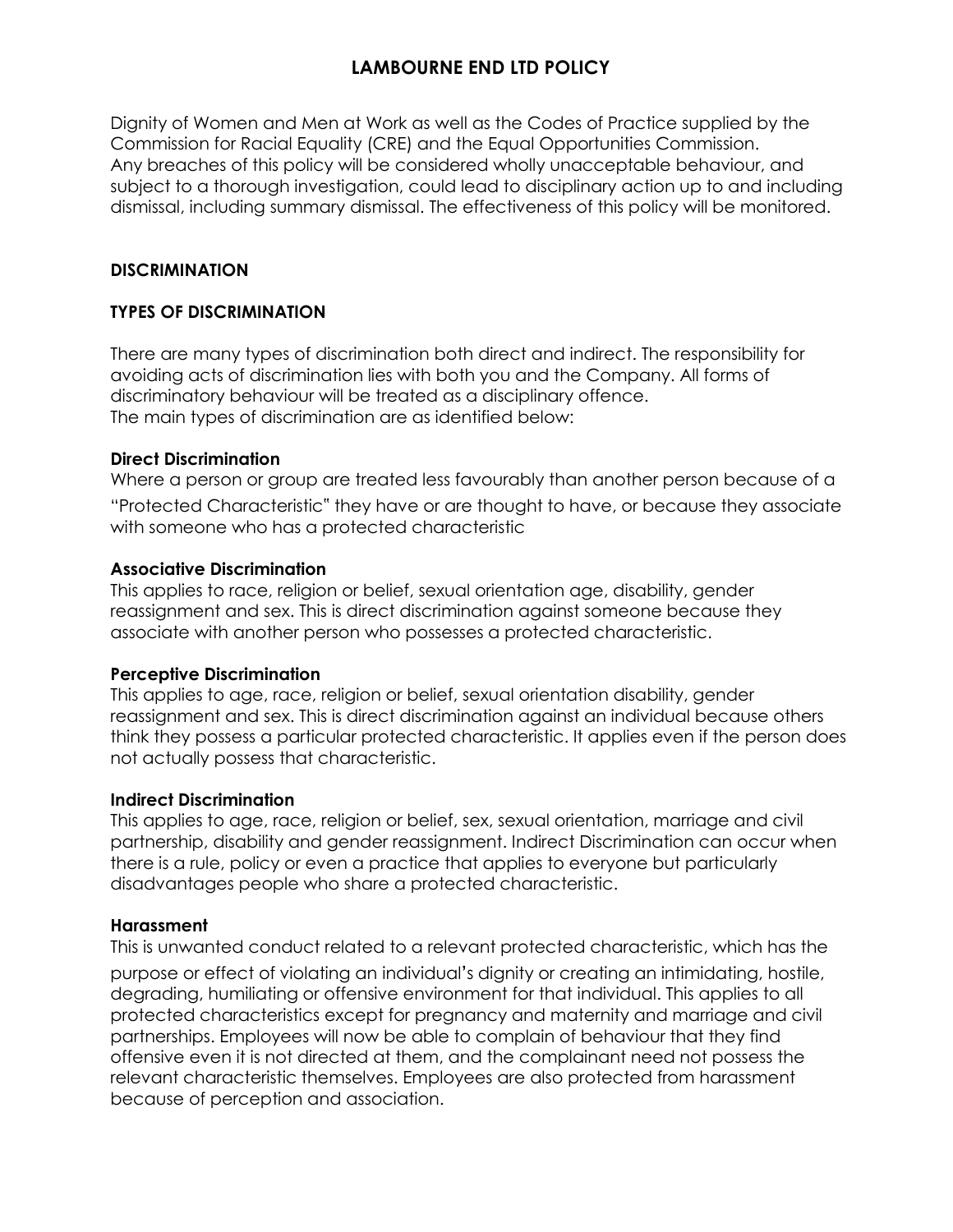#### **Third Party Harassment**

This applies to sex, age, disability, gender reassignment, race, religion or belief and sexual orientation. Under the Act, the company could potentially be liable for harassment of employees by third parties who are not employees of the company, such as customers or clients.

### **Victimisation**

Victimisation occurs when an employee is treated badly because they have made or supported a complaint or raised a grievance under the Equality Act; or because they are suspected of doing so. An employee is not protected from victimisation if they have maliciously made or supported an untrue complaint. There is no need to compare treatment of a complainant with that of a person who has not made or supported a complaint under the Act.

### **Post Employment**

Where someone is discriminated against or harassed, in certain circumstances, after the working relationship has ended.

# **HARASSMENT AND BULLYING**

The Company is committed to preventing harassment and bullying in the workplace. It is unlawful and can be a threat to Health and Safety at Work and is a serious breach of the Equal Opportunities policy. Harassment, including racial/sexual harassment can be defined as "unwanted conduct related to a relevant protected characteristic, which has

the purpose or effect of violating an individual's dignity or creating an intimidating,

hostile, degrading, humiliating or offensive environment for that individual." Bullying is defined as any unsolicited and unwelcome act that humiliates, intimidates or undermines the individual involved.

There are a wide range of behaviours which may cause alarm or distress, and could be regarded as harassment, including bullying as well as acts of race, sex or disability discrimination. These behaviours may range from extremes such as violence to more discreet forms like ignoring someone.

Even a single act or comment can constitute harassment and there have been a number of cases where the individual generating the harassment has had to compensate the victim personally. Under current legislation, harassment is a criminal offence liable to imprisonment and / or a fine of up to £5,000.

# **Forms of Harassment and / or Bullying**

Forms of harassment and/or bullying may include (but is not limited to):

- Physical Violence
- Jokes of an abusive or offensive nature, gossip, slander, offensive language
- Obscene gestures, posters or graffiti of an abusive or offensive nature
- Isolation or non cooperation and exclusion from social activities
- Treating a colleague in a bullying manner or intimidating way
- Physical contact, unwanted and unnecessary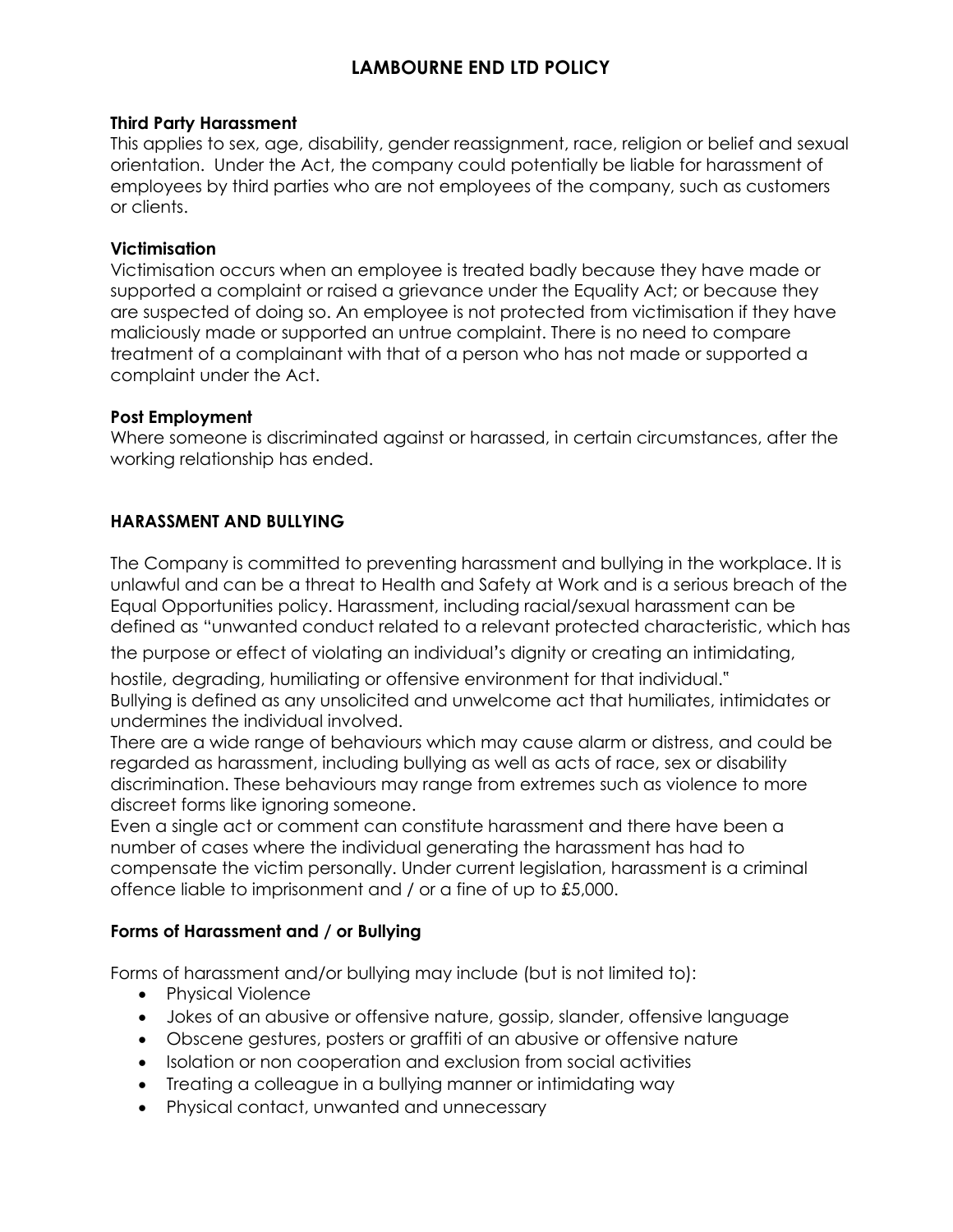- Sectarian songs, letters or rhymes
- Sarcasm
- Use of slang names for members of particular racial groups or persons suffering from certain disabilities
- Unfounded criticism
- Deliberately ignoring someone
- Setting unattainable targets at work
- Offensive or abusive e-mails, text messages, letters, faxes, memos, phone calls etc.
- Violation of a person's dignity or demeaning them
- Verbal degradation/hostility

# **Forms of Sexual Harassment**

Sexual Harassment can take the form of (but is not limited to):

- Unsolicited advances and propositions
- Coercion to sexual favours
- Unwanted physical contact
- Lewd comments
- Pornographic and sexually explicit material
- Unwanted sexual advances
- Suggestions or pressure for sexual activity
- Spying, pestering and/or stalking a colleague with unwelcome attentions, including emails, phone calls, text messages, faxes and letters
- Intimidating conduct including the display of sexually explicit materials in the workplace
- Derogatory gender based remarks/jokes of a sexual nature
- Suggestions that sexual favours may further an employee's career or that refusal may hinder it

# **PRE-EMPLOYMENT CHECKS**

The company may request medical information from employees in order to determine if reasonable adjustments are needed for the selection process and in order to determine if the applicant can carry out a function that is essential to the job.

# **POSITIVE ACTION**

The company may take positive action to encourage employees or job applicants, with a protected characteristic, to apply for a post within the company. Positive action may include guaranteeing an interview for applicants who apply and who come under one of the protected characteristics, or by offering development or training to equip those with a protected characteristic with the necessary skills or knowledge to become proficient in that job.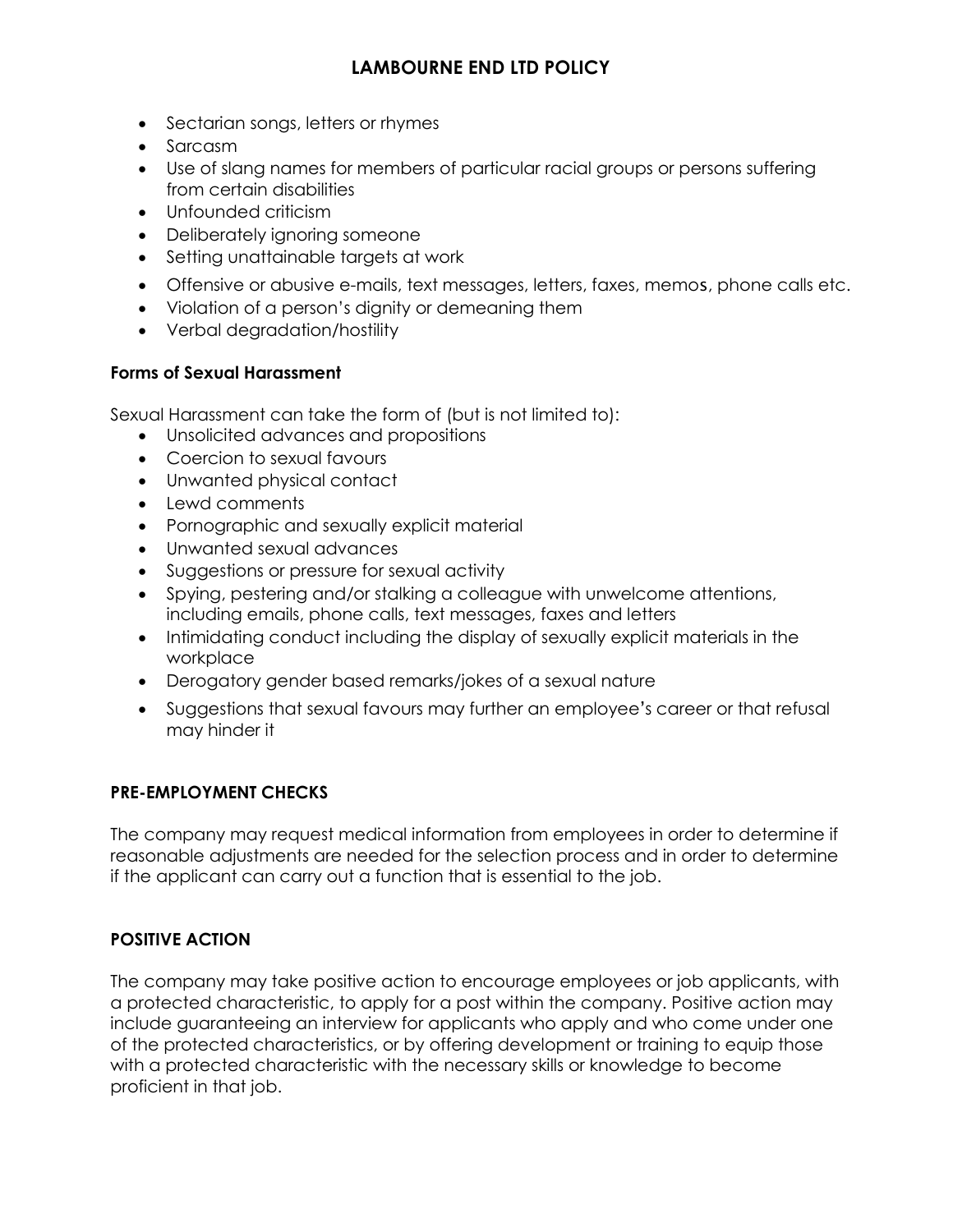# **EQUAL PAY**

The company is committed to ensuring equality of pay between men and women and will strive to ensure that our employees will receive equal pay for work of equal value. Pay and benefits will be regularly reviewed and monitored to ensure pay parity. Staff are entitled to ask and receive a reply as to how their pay has been arrived at. Decisions regarding pay and benefits and salary reviews will be made with equal pay in mind.

# **EQUAL OPPORTUNITIES COMPLAINT PROCEDURE**

- If you have been subjected to treatment that you feel is inconsistent with the equal opportunities policy you must make a complaint about that treatment.
- It is the joint responsibility of everyone management and employees, to recognise harassment, bullying and discrimination when it happens and take the necessary steps to stop it.
- In defining whether a given action or attitude constitutes harassment, bullying or discrimination, it is essential to remember that it is the perception of the recipient(s) not the intention of the perpetrator(s) that is key.
- If you have witnessed an offence under this policy you also must raise a complaint.
- Your Complaints Officer is HR Initiatives **-** contact them by phone, e-mail or during their visits.

# **Stage 1 Informal Action**

If you have reason to make a complaint you may want to take one or more of the following steps:

- Inform the harasser to stop
- Seek help or guidance from a colleague, supervisor, manager etc
- If you are too upset or embarrassed to speak directly to the harasser, you may write a letter to them stating what behaviour is causing offence, how it affects you and asking them to stop. Keep a copy of this letter, and any notes of incidents and occurrences with dates and times

Any of the above people may speak to the harasser, requesting them to stop. Most problems will cease once the harasser knows their behaviour is unacceptable and in breach of the equal opportunities policy.

# **Stage 2 Formal Action**

Making the formal complaint:

If the informal action does not result in the harassment ceasing, or where it is considered more serious harassment has taken place, then the individual should report the facts in writing to the Complaints Officer which can be processed through a representative if preferred.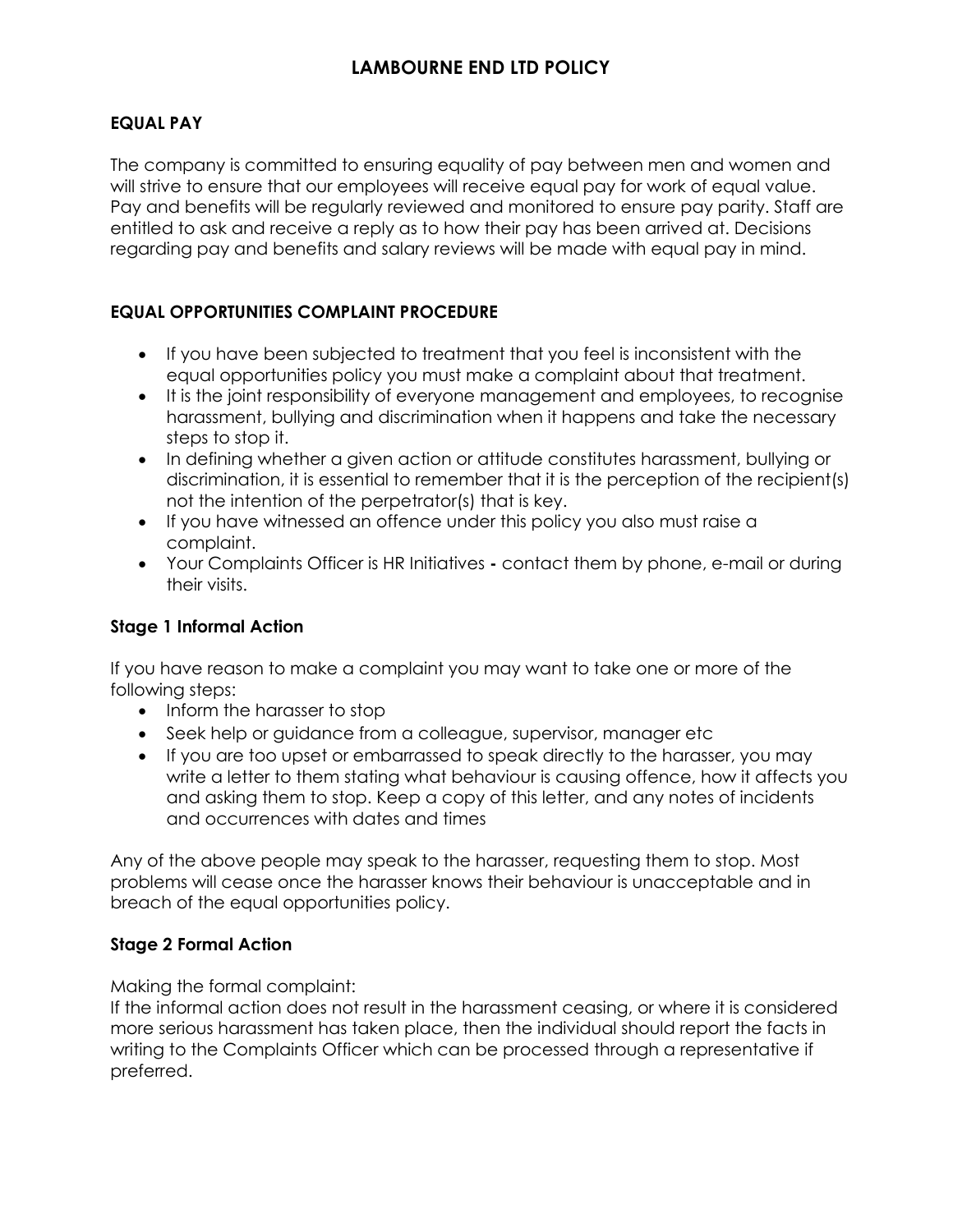This should detail the:

- Name of the alleged harasser
- Nature of the alleged harassment
- Dates and times when the alleged harassment occurred
- Names of any witnesses
- Action already taken, if any, by you to stop the alleged harasser.

# **Investigation of the complaint**

In all instances, allegations will be treated seriously and with the utmost confidentiality for all concerned. On receipt of the formal complaint action will be taken to separate you from the alleged harasser to enable an uninterrupted investigation to take place. This may involve a temporary transfer of the alleged harasser to another area of work or suspension with pay until the matter is resolved.

The complaint will be thoroughly investigated by the Complaints Officer normally within 5 working days of receiving a complaint. In the absence of one of these people, and in the case of extenuating circumstances, a substitute of appropriate status would be acceptable. No person who has been involved in the complaint being investigated will be responsible for the investigation.

During the investigation the Complaints Officer will interview both the complainant and accused, interview witnesses, if any, and ascertain all the relevant facts. Those involved in the investigation will be expected to act in confidence and any breach of confidence will be a disciplinary matter. During an investigation, all parties involved may be accompanied by a colleague or TU representative of their choice.

# **Reports**

When the investigation has been concluded a draft report of the findings and the Complaints Officer's proposed decision will be sent in writing to you and the alleged harasser.

If you or the alleged harasser are dissatisfied with the draft report or the proposed decision, this should be raised with the Complaints Officer within 5 working days of receiving the draft. Any points will be considered by the Complaints Officer before the final report is sent, in writing, to you and the alleged harasser.

# **Further Action**

If the report concludes that the allegation is well founded, the harasser will be subject to disciplinary action in accordance with the disciplinary procedure, and as such may also appeal against any action taken against them. The resulting disciplinary action will also consider whether it is necessary to transfer the offender to avoid further conflict within the working environment.